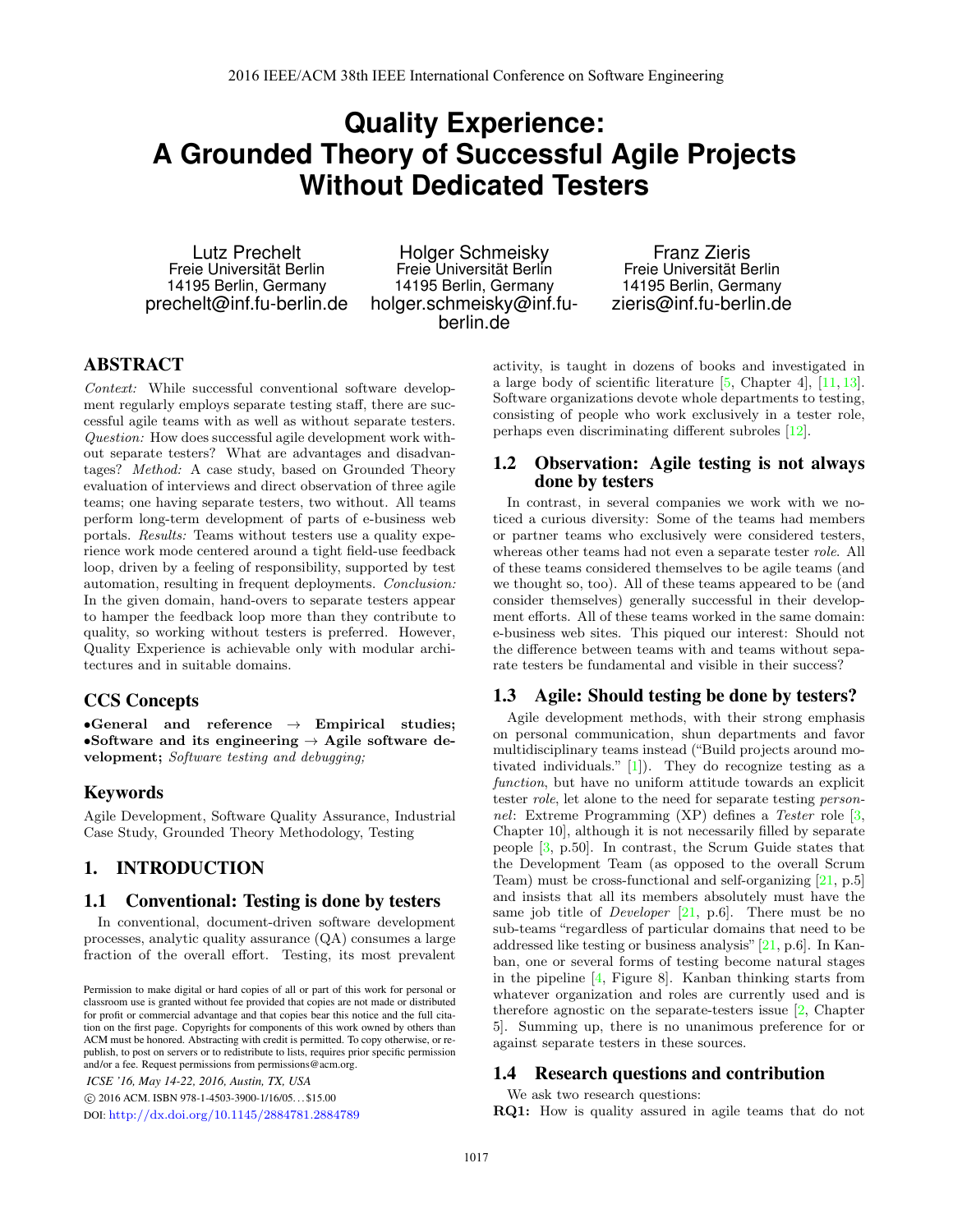employ separate testers?

RQ2: What are advantages and disadvantages of not employing separate testers?

Our main research contribution is the notion of Quality Experience: A concept that explains how and when teams are able to assure quality well without separate testers. This is the first time we know of that the circumstances, nature, and effects of agile quality assurance without separate testers have been contrasted to quality assurance with separate testers concretely and with empirical evidence.

Our results suggest that a Quality Experience mode of quality assurance has strong positive effects on business flexibility and developer motivation. The mode can only be reached under certain circumstances. If it can be reached, hand-overs to separate testers would get in the way. If it cannot be reached, working with separate testers is presumably preferable for the well-known conventional reasons.

#### 1.5 Structure of the article

Our study is a case study of three agile software development teams with and without separate testers at two different companies. We will now describe our research methodology (Sections 2.1, 2.3, 2.4), notation (Section  $2.5$ ), the software domain (Section 2.2), and the teams (Sections 2.6 to 2.8), then report our various findings (Sections 3.1 to 3.8). We discuss limitations (Section 4) and related work (Section 5) before we present our conclusions (Section 6).

# 2. CONTEXT AND METHOD

## 2.1 Method type

Our study applies case study methodology [27]. In the terminology of Yin, ours is an exploratory, holistic, 3-case study. Each case is one agile software team, selected by convenience sampling. Two of the teams (OnM, OffProf) are from the same company<sup>1</sup>, the third (Pay) is from another. Triangulation occurred mostly across the several team members of each case. We largely follow the case study reporting guidelines of Runeson and Höst  $[19]$ , but as our article focuses on reporting a Grounded Theory, not a case study, we apply them only loosely. We assume analytic generalization to comparable cases, but of course no statistical generalization [27].

# 2.2 Context: Domain

All three teams work in the same domain: The in-house development of a single, large, mass-user web portal at a company that makes money from direct payments of some users of that portal. This domain has a number of properties that are relevant for the results of our study and that all three teams have in common, for instance:

(1) There are millions of users.

(2) There are several large subgroups of different user types; in particular paying users (customers) and non-paying users. (3) Any individual customer accounts for only a small part of the revenue stream and that part is usually further divided into small pieces so that failures of individual transactions are not overly expensive.

(4) The portal and its development are complex in multiple respects such as functionality, scalability, access channels,

payment channels, etc.

(5) Defects in individual services within the portal are critical for the business but not quickly catastrophic.

(6) New versions of parts of the software can in principle be deployed immediately. The rollouts can be complete (to all users) or partial (e.g. as  $A/B$  testing).

## 2.3 Method: Data collection

The data collection for our study was performed by Holger Schmeisky, initially by passive observation, informal conversation, and obtaining documents (round 1), then by formal, semi-structured interviews (round 2), and finally by followup steps using emails for clarification and a few additional interviews (round 3).

In round 1, for each team, he shadowed one developer for several days, performing direct observation and listening to spontaneous explanations, taking notes along the way, to obtain an overview of the domain, developer activites, and team workflows. He also obtained a number of documents from the development process that were used in intermediate steps of the analysis, but not in this article.

The round-2 and round-3 interviews were audiorecorded and transcribed. They were semi-structured, but did not all follow the same structure. Rather, he modified the questions as he went along and obtained more insight. The first interviews were broad, asking about the company (structure, business, culture), software (architecture, technology, tools), team organization (size, projects, roles), manner of use of agile methods, nature of tasks and task assignment, work planning, publication/release rules (including emergency rules), defect repair process and culture, deviations between intended process and actual process.

Later interviews reduced company-level questions and added delivery-related ones e.g. regarding what the team considered to be the primary quality attribute(s), the use of automated testing, modes of defect detection, the sense of responsibility exhibited by the developers, and developer responsibilities beyond writing software (such as service monitoring).

For each team, Holger interviewed one or more representatives of each relevant role, in particular (where applicable) developer (marked D in our data references), product owner (PO), Scrum master/coach (SM), tester (QA), team lead<sup>2</sup> (L), and higher-level manager (M). After round 2 and initial data analysis, we presented our findings to all three teams for validation.

In round 3, gaps and clarifications that came up during the subsequent finer analysis were handled by email or follow-up interviews with the same interviewee; those often covered rather specific issues. After round 3 and the complete data analysis, one member of team Pay validated our complete writeup. We have since presented the results twice (to about 50 practitioners from other companies, mostly from the web portal domain); the only objections we received (in the form of "yes, but. . . " questions) were from people working in different domains with additional constraints.

### 2.4 Method: Data analysis

Our data analysis used GTM, Grounded Theory Methodology [23], as follows: Theoretical Sensitivity [23, Section

 $1$ <sup>1</sup>The same-company similarity between OnM and OffProf is hardly relevant for our purpose here.

<sup>2</sup>primarily a communication and coordination role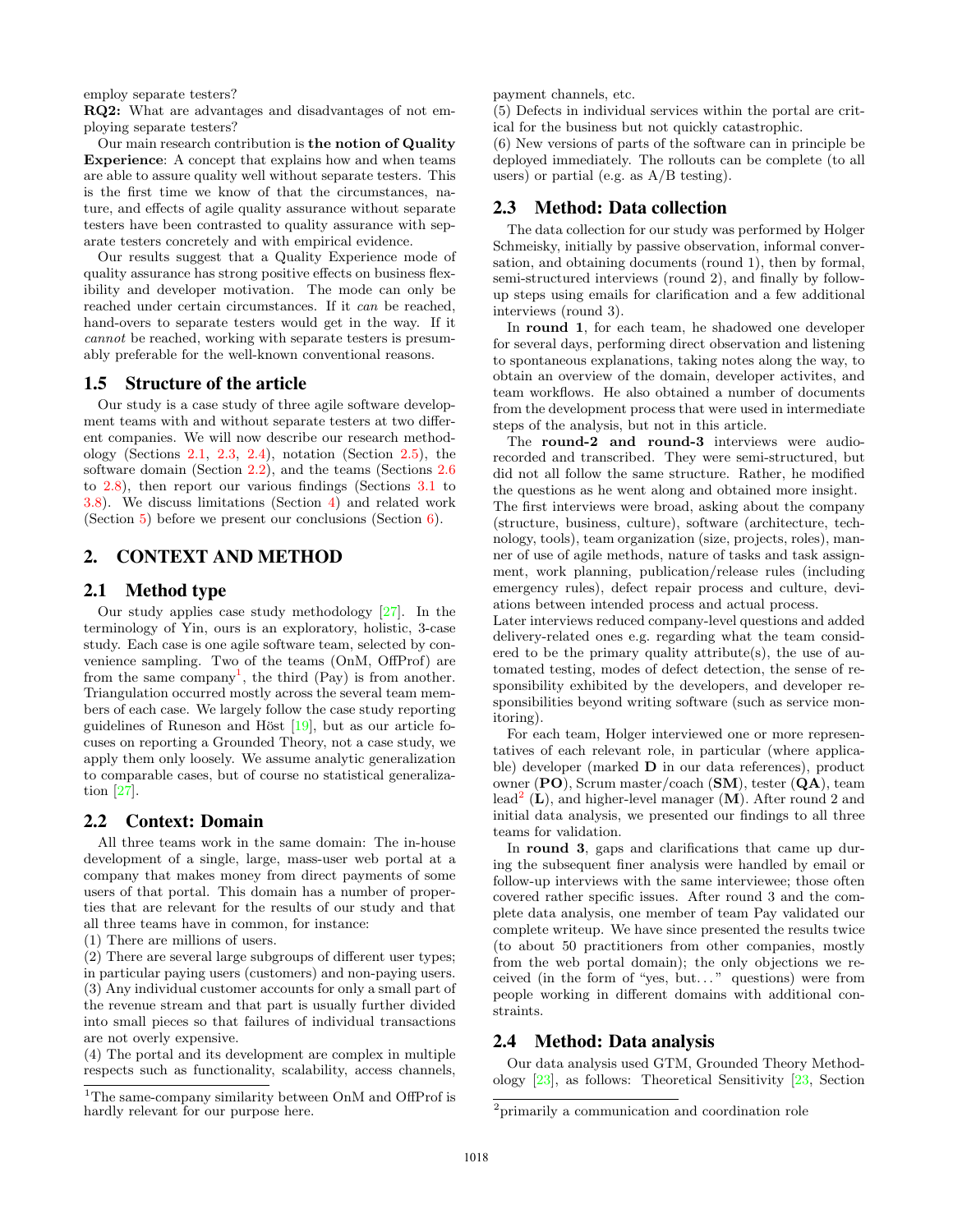II.6] was initially sharpened by data collection round 1. Based on the data from round 2, Holger Schmeisky started with Open Coding [23, II.5]. Lutz Prechelt later joined him in this work in Pair Coding manner [20].

The Constant Comparison [23, II.1] turned out to be relatively easy, as the various concepts had not much tendency to overlap. The nodes of Figure 1 represent the respective resulting concepts relevant for the outcomes of our study.

The edges of Figure 1 represent the relevant results of our Axial Coding [23, II.7], also partially done in pair coding mode. Source nodes represent strategies or context conditions, target nodes represent consequences. Franz Zieris checked the consistency of the Open and Axial Codes.

Selective Coding [23, II.8] chose Quality Experience as the core category and the boldfaced nodes in Figure 1 represent its immediate elements. Data collection round 3 served to fulfill the requirements of Theoretical Sampling [23, II.11], although we may not have achieved Theoretical Saturation [23, II.11].

We stopped collecting data when we had understood all important relationships between the factors we had uncovered as shown in Figure 1. Further data collection might have extended our theory (by uncovering further factors), but all elements of the current one would remain valid.

### 2.5 Notation

When we refer to data from round 1, we will mark its type as O for passive observation data or N for notes from informal conversation. A complete data reference will mention team name, person role and number (if applicable), data file, and, beginning line number (if the file is long), for instance (TeamX.D2/O3-147).

For rounds 2 and 3, interviews are marked as I, and the data references mention time (in minutes:seconds) rather than line number. For instance (TeamX.PO/I1-13:22) refers to a statement made after 13 minutes and 22 seconds in interview 1 at team TeamX, which was an interview with the Product Owner. Most interviews were in German and the quotations are hence translated and may use diction uncommon in English. Emails will be marked as E and again use line numbers, as in (TeamX.QA2/E2-5). The companies did not give permission to publish the raw data. To scrutinize it, you will have to visit our research group.

## 2.6 Context: Team Pay (SoundCloud)

[SoundCloud](http://www.SoundCloud.com) is a music sharing service: artists can present themselves and upload their own music (3 hours for free, more against payment); other users can browse this music, listen to it, comment on it, and share it on social networks. SoundCloud has about 10 million users and is usually among the world's top 200 web sites<sup>3</sup>. It supports web browsers, iOS and Android apps, and community-built apps based on the SoundCloud API.

The SoundCloud architecture started as a single Rails application (now called mothership) but since 2011 has gradually been split into separate services. New services are realized in a variety of technologies. Any SoundCloud development team consists of developers only (there are no architects, testers, etc.) and most are vertical, i.e., in charge of one functional area completely. SoundCloud has around 80 developers overall.

Team Pay is responsible for the Buckster service that contains all payments-related functionality such as user subscriptions, fraud detection, and reporting. A few parts of Buckster were still in the mothership during our study. Team Pay consisted of two developers (previously three) and one product owner<sup>4</sup> and used a lightweight Kanban process, without fixed iterations. The product owner assesses the quality as follows: "As we have relatively few severe bugs, I believe that we are doing a good job." (Pay.PO/I5-15:10).

## 2.7 Context: Team OnM (IS24)

[ImmobilienScout24](http://www.ImmobilienScout24.de) (or IS24 for short) is by far the largest real-estate web portal in the German-language-area, with about 1.5 million offerings and about 10 million monthly visitors. Its core are real estate offerings (sale or rent; houses, apartments, commercial property) but the portal also brokers financing, insurance, and many other services.

IS24 has about 180 software developers organized in about two dozen more-or-less cross-functional teams. Each team uses some (typically Scrum-ish) flavor of agile process. The portal software was originally a large, monolithic Java EE application, built by a department-structured organization. Much of the software has since been split into separately deployed services, the remainder is called the core application.

Team OnM (full name "Online Marketing") develops a range of services with little end-user visibility such as searchengine optimization, marketplace integration with partner portals, landing pages for AdWord campaigns, visitor and campaign analytics and reporting, and data export APIs.

The team with formerly seven developers had recently been split into a sub-team oriented towards routine tasks and another for new tasks; we talk only about the latter here. It consists of four developers, a technically knowledgeable product owner, and a technical lead and uses a Kanban process without fixed iterations. When we asked the product owner how happy they were with the quality of their work, the answer was "Extremely happy." (OnM.PO/I5-12:52). He is particularly happy with their flexibility: "We are more effective and more flexible  $[than \text{ we used to be}].$ <sup>5</sup> [We can handle very small] cycle times for requirements." (OnM.PO/I5-21:25).

# 2.8 Context: Team OffProf (IS24)

OffProf (full name "Offerings Professional") is another team within IS24, but with rather different character. Off-Prof develops some functional areas of the ScoutManager, a closed-group part of the portal used for creating advertisements by private individuals and real-estate agents. The ScoutManager is part of the core application, which is still very large, with over 10,000 source files that form a single Spring MVC application and several teams working on it.

The core application has a weekly release cycle as follows: All core-related teams provide a development snapshot every Tuesday at 10am, which is then tested by the separate QA department, handed over to the operations department, and deployed on Wednesday the next week (day 8 after submission); defect fixes can be inserted into an ongoing QA week, but still normally need to wait for a deployment Wednesday.

<sup>3</sup><http://www.alexa.com/siteinfo/soundcloud.com>

<sup>&</sup>lt;sup>4</sup>This team is smaller than the other two, but we encountered no team-size-related effects during our analysis.

<sup>5</sup>Square brackets indicate parts added or modified by the authors to enhance clarity of quotes that otherwise lack context.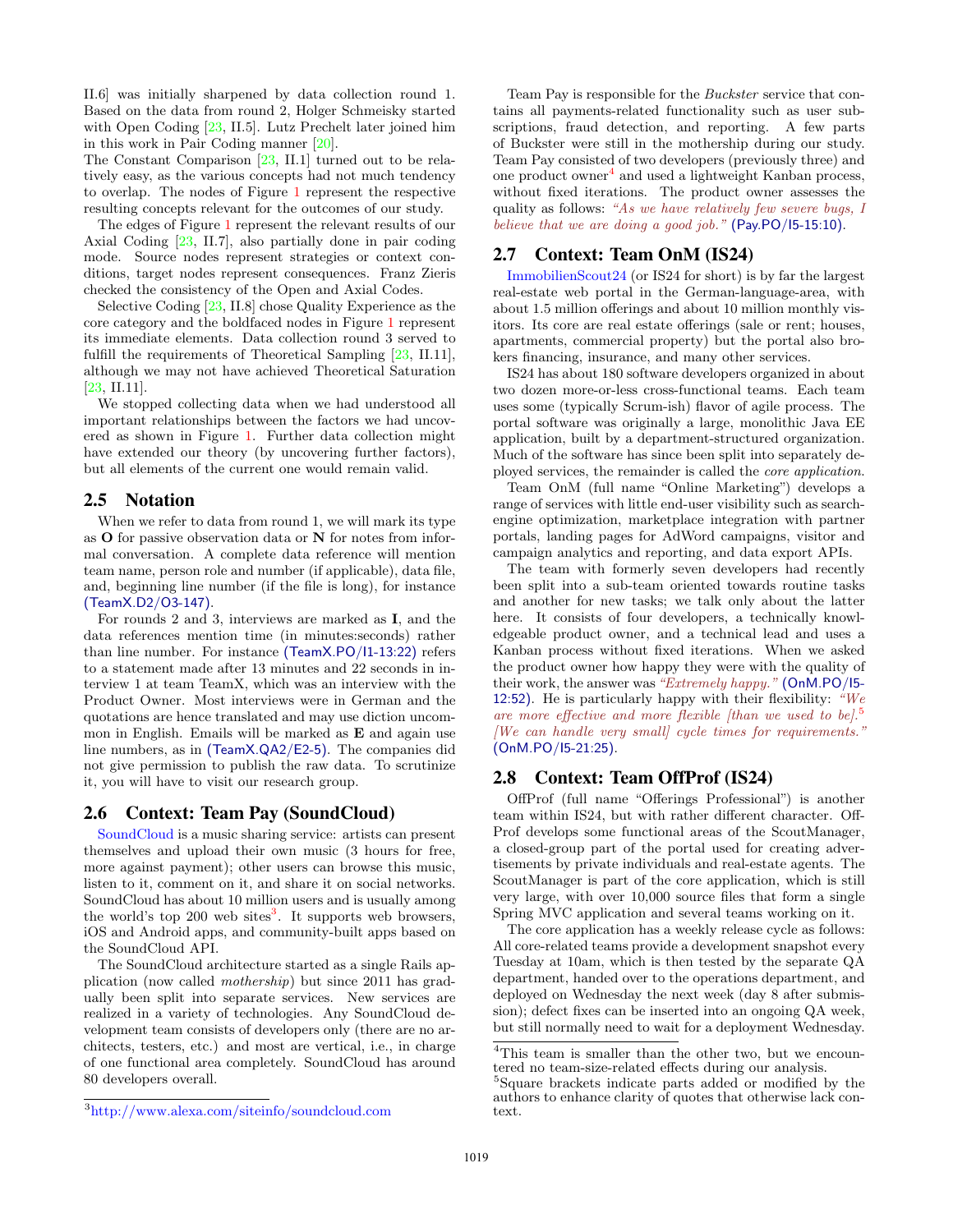| Label   | Full name              | Company           | Table 1: Overview of the investigated teams<br>Team members                      | Tasks                                                                                                                | Deployment                                                           |
|---------|------------------------|-------------------|----------------------------------------------------------------------------------|----------------------------------------------------------------------------------------------------------------------|----------------------------------------------------------------------|
| Pay     | Payment                | SoundCloud        | 2 Developers.<br>1 Product Owner                                                 | Back-end service for<br>all payment-related<br>functionality                                                         | Continuous                                                           |
| OnM     | Online Marketing       | ImmobilienScout24 | 4 Developers,<br>1 Product Owner,<br>1 Technical lead                            | Several services con-<br>cerning Online Mar-<br>keting and Analysis                                                  | Continuous                                                           |
| OffProf | Offerings Professional | ImmobilienScout24 | 6 Developers,<br>1 Tester.<br>1 Product Owner,<br>1 Scrum Master,<br>1 Team lead | Front-end function-<br>ality and services for<br>creating real-estate<br>advertisements<br>in<br>closed-group portal | Weekly,<br>with an 8-day delay;<br>separate testers and<br>operators |

 $T$  Table 1: Overview of the investigation of the investigation of the investigated teams of the investigated teams of the investigation of the investigation of the investigated teams of the investigation of the investiga

Team OffProf's tasks are mostly frontend-related. OffProf consists of six developers, one tester, a non-technical product owner, a Scrum master, and a team lead. The tester and product owner are the only female participants in our study. When we asked the product owner how good she considered the quality of what they produce, the answer was "Given that we're in the legacy app: Really not bad." (OffProf.PO/I1-20:33), a fully positive (in German manner of speaking), if not enthusiastic answer.

Refer to Table 1 for a quick reminder of these team descriptions.

# 3. RESULTS

## 3.1 Quality Experience

The notion of Quality Experience is at the center of our results, so we start our discussion from it. The term was first used by OffProf's Scrum master at one point: "I believe when you first shove it into some pipeline and know it will come back at some point if there are issues, then you have a completely different quality experience." (OffProf.SM/I4- 29:54). In this statement, which compares OffProf's situation to that of a continuous delivery team, "quality experience" is a fuzzy notion and the Scrum master did not elaborate. Yet during our analysis, we found that this was a very appropriate term. We eventually refined the notion into the following form, in harmony with the teams' views as well as the two respective process realities:

Quality Experience is a mode of quality assurance and deployment in which the team

(1) feels fully responsible for the quality of their software;

(2) receives feedback about this quality, in particular the quality of their recent changes, that is  $(2a)$  quick (available early), (2b) *direct* (not be intermediated), and (2c) *realistic* (coming from non-artificial settings); and

(3) rapidly repairs deficiencies when they occur.

These five elements of Quality Experience will be core concepts in our discussion and the presentation of evidence.

Quality in this context is not just the absence of defects. For all three teams, quality is a holistic attribute that covers most aspects of business value, from functional defects and gaps over all kinds of attractiveness issues to operation problems regarding deployability, scalability, monitorability, and so on.

Of our three teams, Pay has clearly the strongest Quality Experience, OnM a little less strong, and OffProf has a comparatively weak one. (Mnemonic: The team with the longest

name has the weakest Quality Experience.) Our discussion will be arranged around the above-mentioned elements of Quality Experience plus a number of influencing factors and mostly talks about strengthening influences: How does one factor increase the intensity or quality of another?

Unfortunately, most factors are related to most other factors somehow. We will constrain our discussion to those of the factors and relationships that contribute the most to understanding Quality Experience<sup>6</sup>. The remainder is shown in Figure 1.

In order to avoid forward references, the discussion will roughly work its way from the top of the figure (Modular Architecture) to the bottom (Frequent Deployments). We group nodes and edges into subsections such as to simplify understanding and for clarity often mention the individual nodes (e.g. Modular Architecture) or edges (e.g. Modular Architecture  $→$  Empowered to Deploy) being discussed.

We will rely on data from teams Pay and OnM to describe how a development situation with strong Quality Experience comes to be and what it looks like; and on data from team OffProf to describe what keeps strong Quality Experience from arising and what such a situation looks like. The figure pertains to the case of strong Quality Experience only and this is also the main perspective of the text; the alternative case at OffProf is described only for contrast.

## 3.2 Architectural precondition

Modular Architecture (see Figure  $1$ <sup>7</sup>

The fundamental precondition for an arrangement that enables a strong Quality Experience appears to be a software architecture that sufficiently decouples the work of one team from that of another (here: separate web services communicating via HTTP). Without such Modular Architecture, much additional beyond-team coordination effort is required (OffProf.SM/I4-42:17), it is not always clear which team owns a particular piece of code (OffProf.SM/I4-33:25), and defect introduction frequency is higher.

Of our teams, OnM and Pay have high general quality, with zero known open defects (OnM.PO/I5-12:52),

<sup>6</sup>We do not expect them to be an appropriate set of factors for other purposes. Also, expect many identifiable intermediate factors and additional relationships to be missing in our discussion.

<sup>7</sup>This section talks about the Modular Architecture node. Each section will list the relevant nodes at the beginning. The node names should be considered identifiers, not explanations.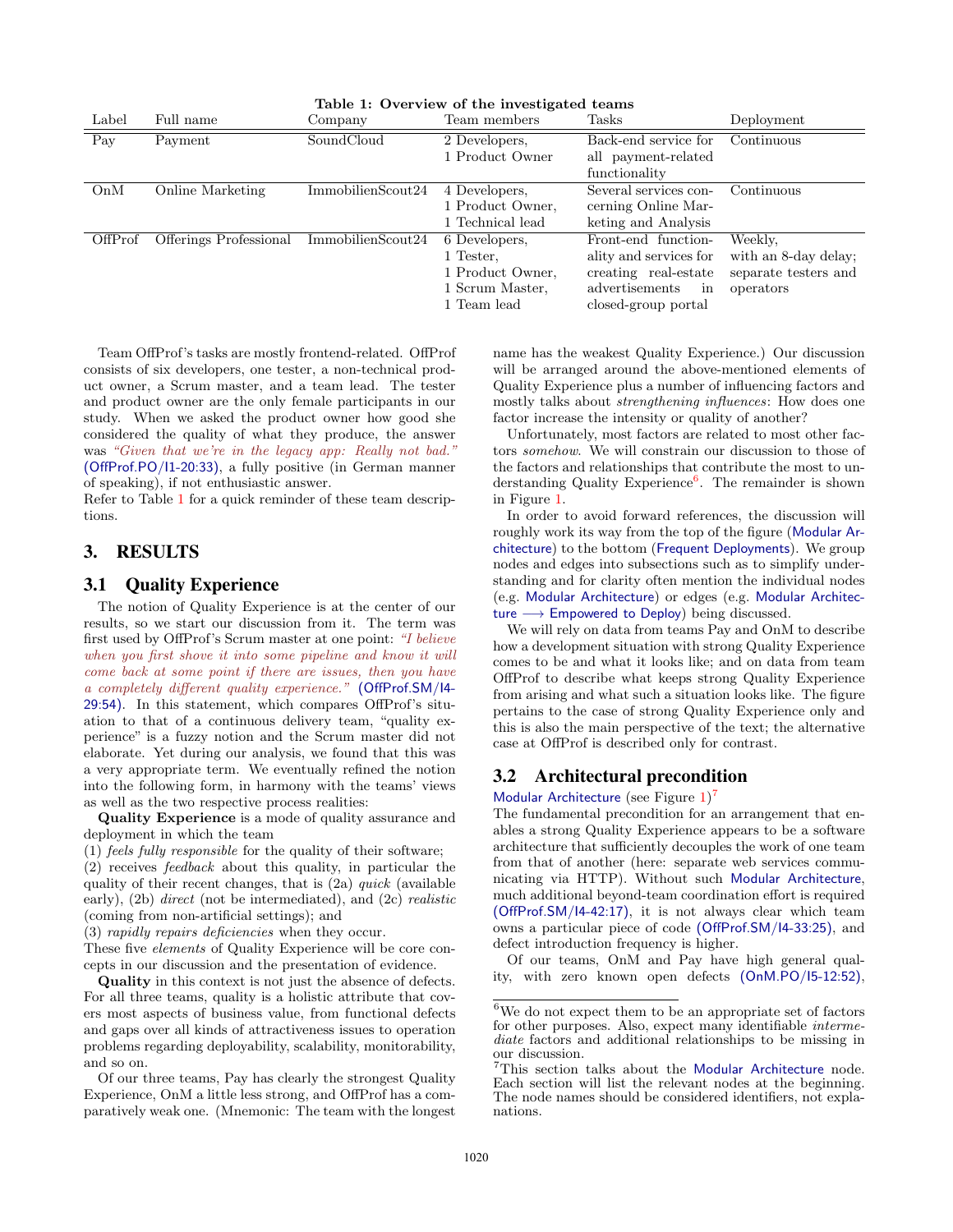

Figure 1: The major strengthening influences between some major factors in the causes-and-effects network around Quality Experience. The boldfaced nodes in the center are the elements of Quality Experience. The labeling of edges as sociological, psychological, or engineering influences exists to simplify interpretation only; we make no claims in this regard. (The diagram is not a process diagram and the edges indicate neither data flow nor control flow relationships.)

(Pay.PO/I5-15:10). OffProf is suffering from legacy code: most of their code is in good shape, but some parts are rather old and exhibit design decay. They are reasonably covered by unit tests, but it is difficult to make changes to the parts because they are hard to understand (OffProf.D/N11-34).

The lack of a sufficiently modular architecture is why team OffProf does not get to high Quality Experience: The dependencies across all teams working on the large core application are so strong that a huge test suite is required for the continuous integration<sup>8</sup>, a within-team tester is deemed necessary who performs thorough functional and exploratory testing of each substantial change (OffProf.QA1/I2-5:10), and the company does not dare deploying without the centralized QA step: "It is often very hard for the [core application] teams to work cleanly enough to prevent fixes during the QA phase.

This is often not the team's fault, but the system's.  $[\dots]$ There are too many dependencies, [...]." (OffProf.QA2/I5- 19:20).

Obviously, teams Pay and OnM are in a more comfortable situation. But what makes them abandon the idea of separate testers?

## 3.3 Conscious empowerment decision

#### Empowered To Deploy

In our web portal domain, if the team is as competent as ours are and the Modular Architecture precondition is fulfilled, it appears that a company can essentially decide to make the team obtain a strong Quality Experience by handing over complete control over deployment (and monitoring) of their part of the portal to the development team.

In our Pay and OnM cases, this hand-over was indeed a conscious decision. The higher-level manager overseeing Pay

 $8$ it takes 20 to 40 minutes to report green (OffProf.D/E3-34)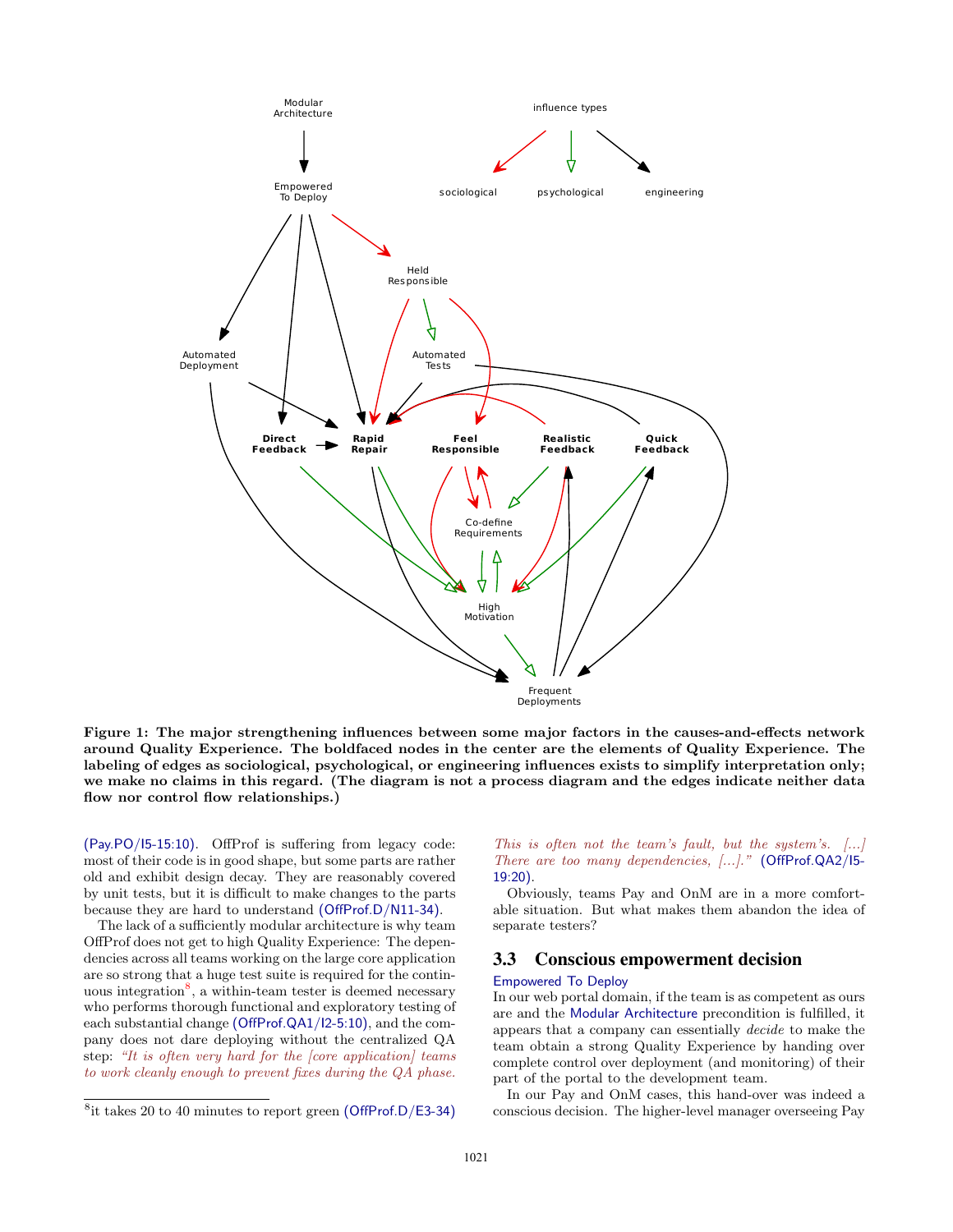puts it like this: "[We want] the team to own, end-to-end, the stuff they produce so there are no external dependencies, no external QA teams or anything that says you can release or you cannot."  $(Pay.M/16-14:55)$ .<sup>9</sup> And the team lead of OnM has clear expectations of his developers: "[The notion of quality concerns] the whole thing being implemented. End-to-end, [from planning and development] to operation, including monitoring and so on." (OnM.L/I4-31:03).

#### Modular Architecture  $→$  Empowered To Deploy

This development style is not possible for the legacy application at either company: Both legacy applications, Sound-Cloud's mothership and IS24's core application, require a large amount of experience to handle deployment properly, making it a task for specialized experts only: "But there again the system throws a monkey wrench in the works, because it is not just push-a-button-and-be-live; rather, there are a lot of manual steps in the production department." (OffProf.QA2/I5-53:35), (Pay.D2/E10-22).

## 3.4 The role of responsibility

# Held Responsible

## Feel Responsible

From the empowerment it is only a small step to a muchwidened sense of responsibility. For instance, most software developers might subscribe to the following statement: "Exactly. That is the basic idea [of the company culture]: every developer is responsible for the code he develops." (Pay.D2/I1-47:01). But in our case, the developer making the statement had in mind a wide meaning of "responsible"; developers are not merely held responsible by the company, they also inwardly feel fully responsible: "The most important thing is [...]: Every developer is responsible for what he is doing. And at no time he thinks he can just write the code and rely on somebody else to fix it." (Pay.D2/I1-57:35). Another said "[We deploy,] therefore we are responsible for our software to be fit." (OnM.D2/I1-43:45), and the product owner summarizes "In the end, we as a team are responsible for what we release." (OnM.PO/I5-4:52).

Team OnM had had a setting with a separate QA person previously. D2 characterized it like this: "By this, we handed over the responsibility. When we had that mode active, we said [the tester] has to find this  $[...]$ . He needs to have something, too, needs to be kept busy. We handed off responsibility." (OnM.D2/I7-22:00). But once they switched, they felt differently: "Working [without a separate Tester] changed things. You have nobody to blame, because we did it. That way, you take personal any error happening in the field. That way, you bear more responsibility. Before, you could duck away." (OnM.D2/I8-57:45).

#### Held Responsible → Feel Responsible

In most of the statements we heard, these two aspects are almost inseparable: As a result of the empowerment to deploy, the company of course assigns the developers a more comprehensive quality responsibility and the developers also perceive their responsibility to have widened: "[The team] are responsible for ensuring [everything works] and have the means to do so." (Pay.D1/16-15:08).

The sense of responsibility has remarkable consequences. For instance the Pay team self-organized into a round-robin on-call duty for 24h monitoring of their payment service (Pay.D2/I1-29:40), intervening in case of severe problems even in the middle of the night (Pay.D2/I4-68:35). And the team does not consider this extraordinary at all: "In most cases it is not about getting woken up, but the implication that people are not able to upgrade [their SoundCloud subscription]. That is what we want to prevent.  $[\dots]$  I demand of myself that the system is running." (Pay.D2/I4-69:06).

#### Held Responsible → Automated Tests

This also leads to extra effort and care for ensuring the effectiveness of the pre-deployment quality assurance, in particular the automated tests: "I know that when there is an error I might be woken up at 2 in the morning. That is enough motivation to say: I will [write] twice and thrice  $\alpha$  many tests] and make sure I will not be woken up." (Pay.D2/I1- 84:58).

#### Co-define Requirements

The developers substantially participated in the requirements definition, apparently based on (1) their increased understanding of the domain as produced by more realistic feedback from the field (as discussed below), (2) their generally high motivation (also discussed below), and (3) their feeling of responsibility. Their participation reinforced the motivation and the feeling of responsibility. Due to our research question, we did not specifically investigate requirements definition processes, so the evidence for these relationships is spread out too far over our data to summarize it neatly here with quotes, but for example the OnM product owner told us he and the team now "partially work on the requirements together" (OnM.PO/I5-9:09). In team Pay, not only are developers "quite heavily involved in the planning of the product" (Pay.PO/I5-11:44): If the PO asks for changes that the developers do not immediately agree with, he has to justify the decision: "They always challenge me: Do you really need that? Did you look at the numbers?" (Pay.PO/I5- 10:09). Both teams consider this helpful (Pay.PO/I6-35:45), (Pay.D2/I1-43:10), (OnM.PO/I5-12:35), (OnM.L/I4-31:03).

#### 3.5 The role of feedback

All agile methods emphasize the motivational value and practical importance of feedback for iterative software development. In our setting, the feedback from monitoring field use of the freshly deployed modified software plays the same roles for creating Quality Experience. It primarily consists of observing web analytics information such as type and number of HTTP responses, number of sales in total, incoming traffic through web banners, etc. During our analysis, we found three properties of field-usage feedback that are relevant and beneficial: The feedback should be available early  $(\text{quick})$ , not be intermediated  $(\text{direct})$ , and preferably come from non-artificial settings (realistic).

#### Quick Feedback

The most obvious of these three properties is avoiding delay: The earlier a developer can receive feedback on code written today, the smaller he or she can make the iterations and the faster the learning (and hence the improvement of the software) can progress. It is an implicit goal in the business value thinking of the Pay product owner: "So we sat down last week and analyzed what we need to start and what we can do later and prioritize that. We ended up with very little, so that we can already launch next week." (Pay.PO/I5-9:24). His higher-level manager even considers it

<sup>&</sup>lt;sup>9</sup>This was a group interview with Pay's D1, D2, PO, and M.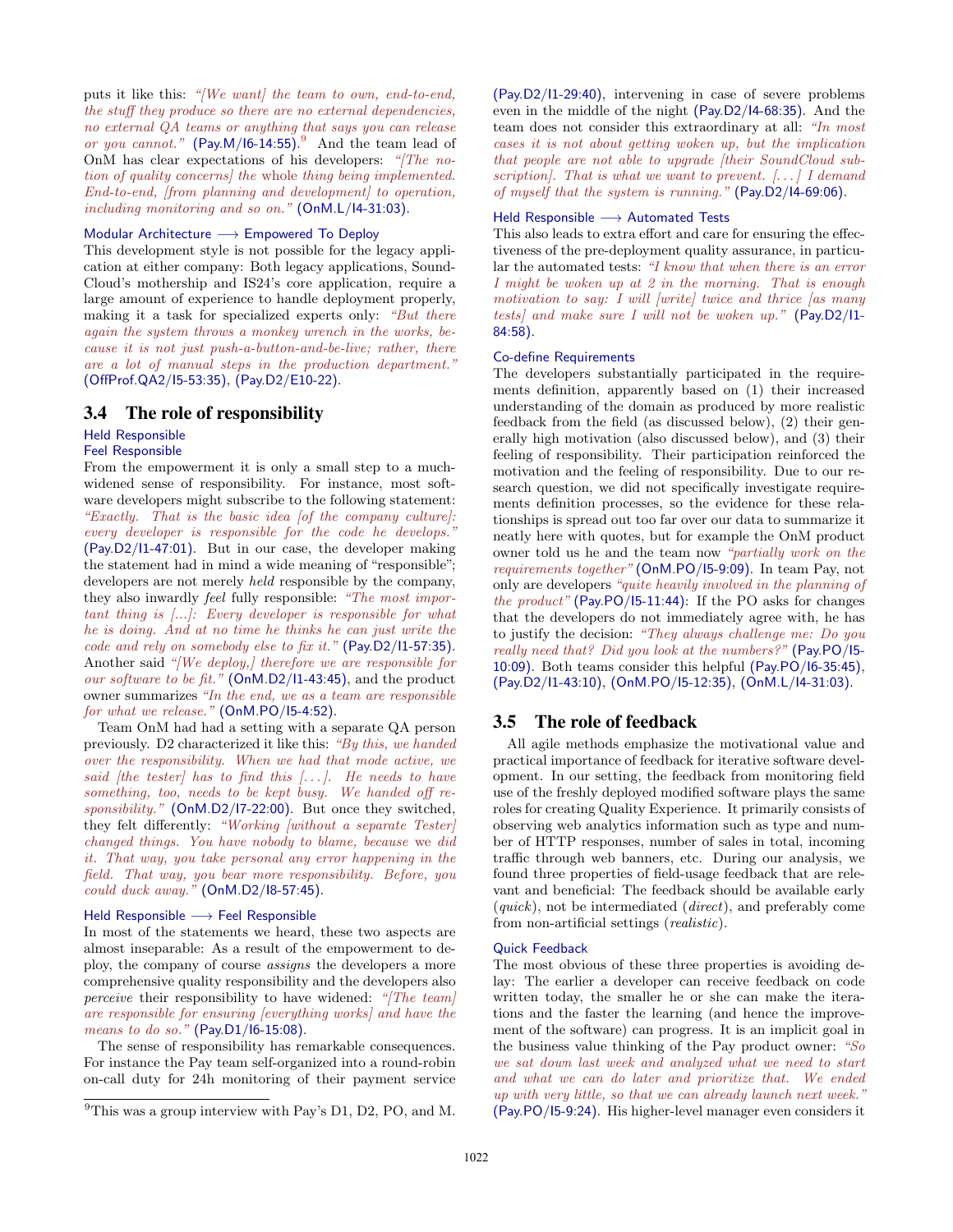the top priority: "Fast feedback is the most important thing." (Pay.M/I6-10:52).

Conversely, the lack of Quick Feedback (and Rapid Repair, see below) is a top source of frustration for the OffProf team: "It is so frustrating, we would be able to do so many cool things if we had newer, modularized code. We cannot be courageous. We have to consider ten times: 'Should I put this live?', because everything has to fit. Because we always have to wait at least a week to react to an error." (OffProf.PO/I1-23:17).

#### Direct Feedback

The second property is related to the interpretability, actionability, and motivational value of the feedback: If developers make observations themselves, they understand their meaning well, can act right away, and can easily develop a sense of urgency. Team OnM has direct access to feedback and states: "It's no use if somebody only tells us where something is wrong. We want to see it ourselves." (OnM.D2/N5-52).

If, in contrast, they receive the observation indirectly from third parties (such as testers or an operations department), many misunderstandings become possible, clarifications will often be needed, processes become more complicated, and the sense of urgency will be diminished. OffProf has this problem with defect reports from the QA team: "[When a bug comes in] there is the question, whether it is regular or critical, I have to talk to the PO, they will enter it [in our JIRA], we have to agree in the daily [stand-up meeting] who takes care of this bug. Then we have to talk to the QA, how she found it, because we did not find it, [our internal QA] did not find it, but they found it." (OffProf.D/I3-92:14).

#### Empowered To Deploy −→ Direct Feedback

In principle, any web portal team could be provided with (and benefit from) direct feedback from live use. In practice, however, if the feedback comes with enough delay, the perceived value of this feedback is much lower and this appears to be the reason why Pay and OnM make much more use of direct feedback. OffProf also has (limited) access to direct feedback, but it hardly motivates the team (OffProf.D/I3- 22:22) because it originates from changes they made more than 8 days ago and it mixes effects of changes in the whole legacy application, not just OffProf's component. Pay and OnM, in contrast, have invested in feedback automation and had a large monitor in their team space that showed realtime data from service operation (Pay/O4-27), (OnM.D2/I7- 5:12). Team Pay has even built a monitoring service that will alert them by SMS during nighttimes and weekends in case of various types of serious problems, not just server outages (Pay.D2/I1-29:05).

#### Realistic Feedback

The third property reflects that internal testing cannot compete with field use in terms of uncovering imperfections: "When [changes] are finished: Get 'em out! Because only in the wild we can see the errors that may occur." (OnM.D2/I1-69:28). This quote also nicely shows the desire for quick feedback and the sense of urgency provided by direct feedback.

## 3.6 Rapid repairs of field defects

A second issue for the Empowerment To Deploy, besides the architectural precondition, is staff capacity, because without help from separate testers and an operations department, the available manpower is smaller. This is solved by automation.

#### Automated Deployment

The smaller part of the automation contribution concerns the deployment. As a response to their wish<sup>10</sup> to deploy by themselves, teams OnM and Pay both fully automated the deployment process. OnM developed a graphical application and the product owner now deploys with a mouse click (OnM.D2/N11). For Pay, a developer deploys via rake deploy production from the command line (Pay.D2/I4-7:40). This reduces the wall-clock time required for a deployment after testing, roughly one day at team OffProf (OffProf.D/I3- 103:49), down to a minute.

#### Automated Tests

The larger contribution comes from almost fully automated testing. Deploying frequently clearly brings forward the need for automated tests that check nearly all of what is necessary to assure correctness. We have already seen the serious attitude of the Pay team in this regard (Pay.D2/I1- 84:58). Their product owner, who comes from a background of extensive manual testing, considers automated testing a key ingredient for being able to build the service without separate testers: "Payment is a sensitive topic and damage can be high  $[...]$ . We initially worried whether we can handle it with just a small team. In the end we covered it well with these automated tests and it works fine." (Pay.PO/I5-23:55). Pay initially spent a lot of time on creating a suitably balanced testing pyramid, adding new types of tests and removing those that proved ineffective (Pay.D2/I1-76:53). Team OnM similarly invested a lot of time into their test code, mainly to make it run faster and easier to maintain (OnM.L/I3-21:20).

Note that OffProf invested a lot of effort into automated testing as well; for example 30 complex web tests are executed with every continuous integration run, and 350 additional ones are run every 2 hours (OffProf.D/N2-30). But the team has a hard time making these tests adequate: "[There] is often discussion between [the QA] and the others about what makes a good test.  $|But|$  as long as they cannot experience what it is like to go live immediately, [this discussion is theoretical]." (OffProf.SM/I4-32:25).

#### Rapid Repair

Automated testing and deployment, together with the availability of quick, direct, realistic feedback lead to the most strongly dependent node in our diagram, Rapid Repair, by which we mean both a capability and a practice. It means that whenever a defect slips through to deployment, it will typically be online only for at most a few hours before it is corrected: "The number of fixes taking more than one day is vanishingly low. Normally directly fixed within one day and live, too." (OnM.L/I4-23:25). The directness of the feedback is an important contributor to this speed (OnM.D2/I7-8:30). At Pay, the repair speed is fast enough to give their PO a sense of reassurance even on catastrophic failures: "In our last issue, nothing [of one specific functionality] worked for 2 hours. But we saw that very quickly and could fix it really fast.  $[...]$  I tend to be nervous about [an outage like this],

 $10$ We have not investigated much the history of how the Quality Experience situation was reached or created, but our impression is that both organizations moved harmoniously, without forcing anything on anyone.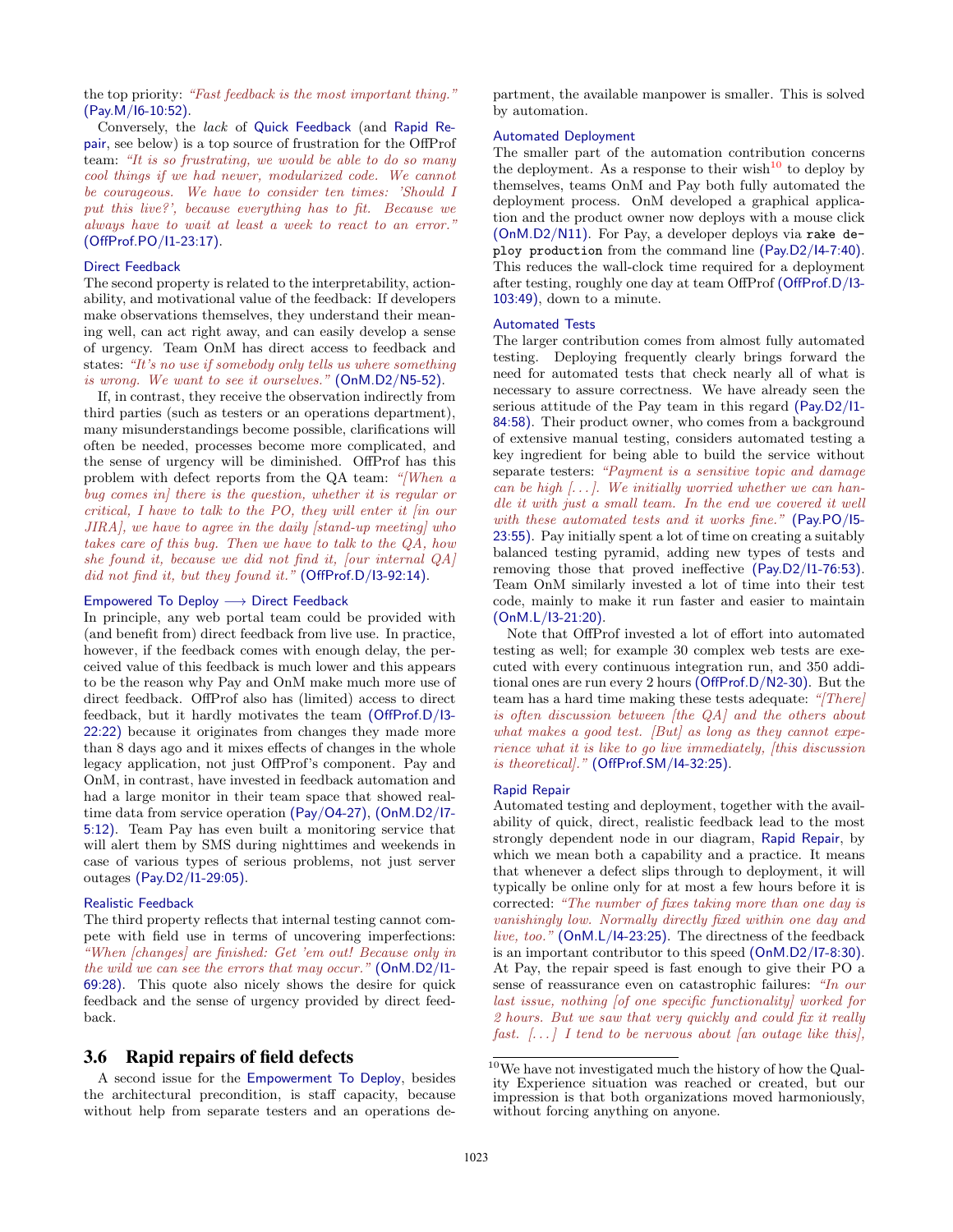$[...]$ , but so far we were always very fast fixing them and I get a lot more relaxed lately." (Pay.PO/I5-16:35).

The capability of rapid repairs also contributes to high motivation (our next topic), as we can see when we compare the above statement to the depressed tone at OffProf when they will comment on their repair interval in the coming section: "And then it takes another 2 weeks. . . " (OffProf.D/I3- 106:00).

## 3.7 Motivation effects

#### High Motivation

Both the feeling of responsibility and the availability of good feedback contributed to the high level of motivation we found in the Pay and OnM teams. This motivation is visible in many of the statements from those teams including the "That is enough motivation to say: I will [write] twice and thrice [as many tests]" (Pay.D2/I1-84:58) and "They always challenge me" (Pay.PO/I5-10:09) from Section 3.4, or "Get 'em out" (OnM.D2/I1-69:28) from Section 3.5.

It is most impressively seen when contrasting it with the frustrated and leaden feeling conveyed by the OffProf developers in face of their two-week waiting time for a redeployment in case of a mistake: "Especially bugs [in the  $live\ system\$  are very annoying.  $[...]\$  Sometimes I think 'What will our customers be thinking?'. But this is probably a developer thing, to be so angry with oneself for overlooking something.  $[\dots]$  And then it takes another 2 weeks...' (OffProf.D/I3-106:00).

Contrast this with the lighthearted feeling exhibited by OnM.D2's summary of what successful iterative development is like: "We saw that we could achieve more. That we were iterating faster and got our product out faster, creating some leeway. We attempt to create free space for ourselves, so we can develop new ideas and test them and less time is occupied by routine stuff." (OnM.D2/I1-59:19). The notion of "routine stuff" refers in particular to lack of automation.

## 3.8 The consequence: frequent deployment

#### Frequent Deployments

Driven by the teams' high motivation and the testing and deployment automation, teams Pay and OnM have moved to a finer-grained iteration style (OnM.D2/N12) and now deploy new versions of their service(s) several times a week (Pay.D2/N15-22), (OnM.D2/E12). This has three important consequences

(1) It makes the risk from not having separate testers bearable, because failures are short-lived: "The incremental rollout is very important. Not just from the planning perspective, but also from the code perspective, that you can just roll back very quickly." (Pay.D2/I1-40:00), also reported by OnM (OnM.D1/N7-47). Also, debugging is simple when changes are small (OnM.D2/I1-70:12), (Pay.D2/N15-23).

(2) It provides feedback more quickly and therefore makes realistic feedback more easily available: "We always get everything out immediately, to get feedback." (OnM.D2/I1- 70:08).

(3) It allows better strategies for achieving larger goals. For instance it allowed team Pay to perform a risky migration piecemeal, thus lowering risk immensely, without becoming too slow (Pay.D2/I1-36:50).

Contrast this with how the OffProf team would like to work, but cannot: "Now we have 1 week releases, it used to be 2 weeks. This is very frustrating when you know the

other world, where things go faster; especially when  $A/B$ testing. [With several iterations,] that quickly adds up to a month or two. The result is neither fast nor agile in our view." (OffProf.PO/I1-21:20). To cope with the slowness, OffProf started to run multiple A/B tests concurrently, with multiple complex (yet provisional) changes to the database schema, and struggled with the resulting complexity (OffProf.SM/I4-23:35).

This work style is " $\ldots$ ) neither fast nor agile", indeed. Agile development should allow making and validating many quick small steps in order to keep investments into wrong ideas small and keep progress on good ideas fast and on track. And by enabling Frequent Deployments, this is exactly what the Quality Experience mode of quality assurance provides.

# 4. LIMITATIONS

We see three main limitations of our case study: First, many of the constraints and behaviors uncovered in our study are tightly bound to the domain as characterized in Section 2.2, and we make no claim with respect to the generalizability of our results outside of this domain. Second, even within the domain, the set of teams is too small to claim generalizability on a quantitative level and so we make no quantitative claims (statistical generalization) either. Third, our characterization of the conditions under which the Quality Experience mode of quality assurance can be reached is only coarse, in particular with respect to issues of company culture, which was so unproblematic at SoundCloud and IS24 that the topic never arose.

Other than that, however, we expect no problems with the validity or generalizability of our results: We are convinced that our interviewees were open and honest, and that our interpretation of their statements is justified in both a historical sense (for the past, in the given contexts<sup>11</sup>) and an engineering sense (for the future, in new contexts).

We have investigated the Co-define Requirements topic only superficially. It deserves a study of its own.

# 5. RELATED WORK

## 5.1 Agile testing with or without separate testers

Much research into quality assurance in agile development methods appears to take it for granted that agile teams work with separate testers; for instance [6, 14, 24, 26]. Regarding our research question whether agile testing should better be done with or without separate testers, we found only two studies that contribute substantially.

Guo et al. [8] analyzed the Windows Vista defect database (not a fully agile context) and found that defects become less likely to be fixed as the distance (whether geographical or organizational) grows between assigner and assignee. The highest fix ratios are found for bugs developers assign to themselves, which is just what will happen most of the time if there are no separate testers.

Mäntilä et al.  $[16]$  analyzed, in three business and engineering software producing companies, which employee groups find bugs and how likely these are fixed. They found

 $11\text{As mentioned in Section 2.3, this was confirmed by the}$ teams after round 2 of our data collection. It was also confirmed for this whole article by Pay.D2.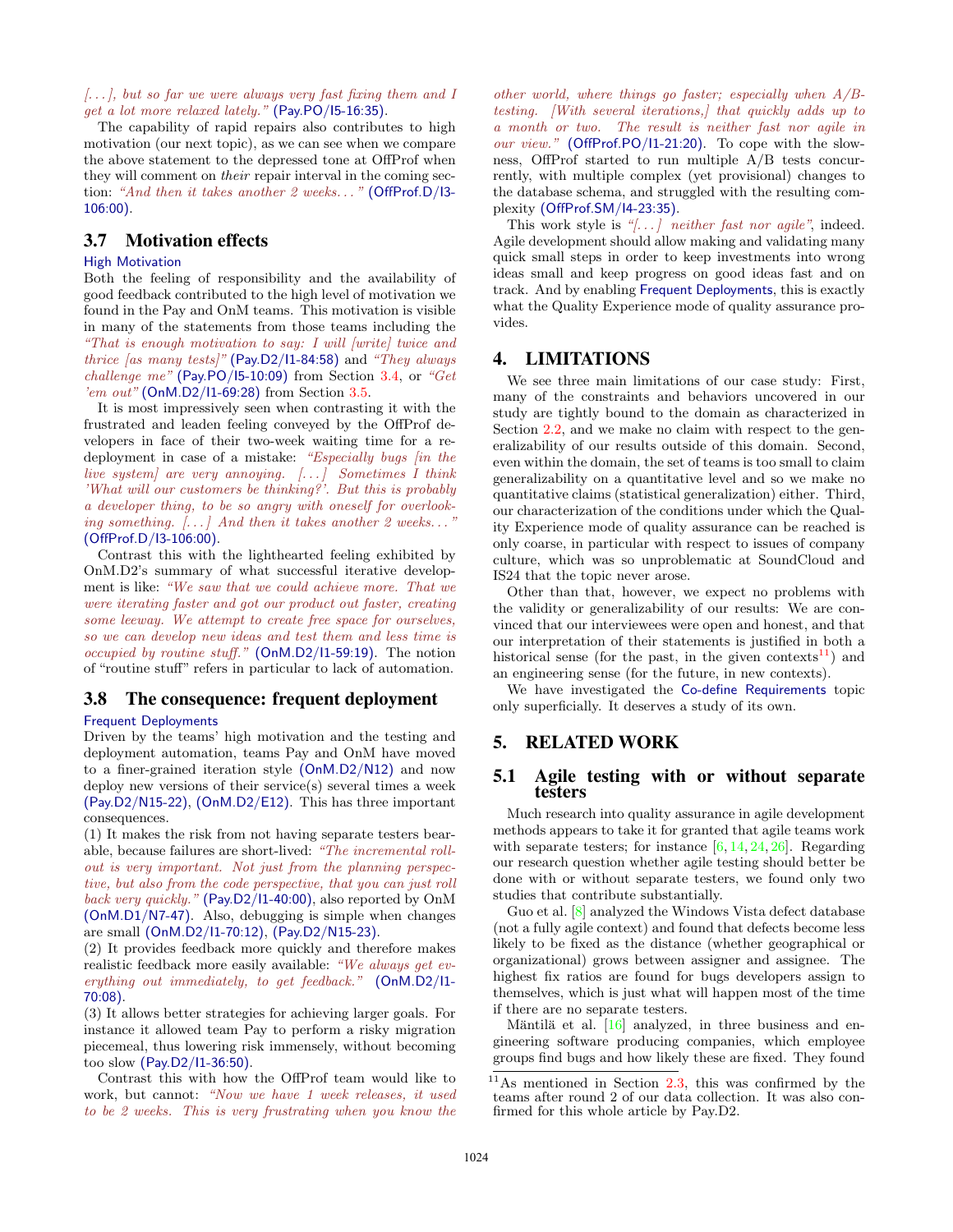that in addition to the specialized testers, many groups find defects, e.g. sales, technical support, managers, and external end-users. The defects found by specialized testers tended to be "unlikely to occur in real use" or had "only minor effects" [16, p.165]. We do not think this strongly applies to OffProf, but nevertheless such a tendency suggests that Realistic Feedback may be an efficient approach if the associated risk is acceptable.

Olsson et al. [17] conducted a case study of 5 software companies with different innovation cycles. They propose a "stairway to heaven" model, that starts with traditional long-cycle development (level "A") and culminates in a continuous, fast-paced innovation experiment for product development (level "E"). In this model, our teams Pay and OnM are roughly on level "D", where code changes are released in a continuous delivery fashion. The study identifies several key factors for reaching higher levels, that appear in our model as well [17, Table 1]: Modular architecture; Comprehensive test automation; Deployment automation; Early, realistic feedback from end-users. However, the focus is more on organizational benefits and barriers for product development, not on quality assurance and testers. The article (vaguely) mentions that even on level "D" there might be cultural barriers against releasing inexhaustively-tested software to customers which would mean Quality Experience is incompletely established, but the domain in this case is different (SaaS products in finance/accounting).

Google and Facebook, two software companies that are arguably successful in their software development, also found that going without separate testers improved their software development. Google, when they still had separate testers, recognized that testing turned into a bottleneck and timeto-deployment became too long [25]. They replaced specialized manual testers with software engineers that would support the actual developers of the respective functionality when writing automated tests. *Devising* the tests, however, is the developers' responsibility (Held Responsible), not the testers'. As a result, the developers took more responsibility for quality overall (Feel Responsible).

At Facebook [7], whose business more closely resembles that of our companies, we find many of the phenomena encountered in our study: Developers, rather than separate testers, are put into the QA role, so that they can be Held Responsible more completely and will therefore also Feel Responsible. Facebook perceives this to be successful: "Personal responsibility by the engineers who wrote the code can replace quality assurances obtained by a separate testing organization." [7, p.12]. Facebook strives for Frequent Deployments to reduce risk. Deployment is basically weekly, not as frequent as with Pay and OnM, and, due to Facebook's size, without making the developers Empowered to Deploy; instead, there is internal beta testing by employees. Developers must be available for corrections when their new code is rolled out. Functionality is often rolled out to only small fractions of all users first to obtain Quick Feedback and Realistic Feedback: "Testing on real users at scale is possible, and provides the most precise and immediate feedback" [7, p.12].

Results from psychology also suggest that working without separate testers might enable software developers to work better. Shanteau [22] states that experts in a domain are able to build up expertise and make good decisions when: (1) Feedback is available (corresponding to Direct Feedback in our study); (2) Tasks are repetitive, providing frequent opportunity for learning (Frequent Deployments); (3) Some errors are expected and acceptable (Rapid Repair); (4) A problem is decomposable (Modular Architecture).

## 5.2 On phenomena similar to Quality Experience

None of the relationships shown in Figure 1 are flabbergastingly new, quite on the contrary: Each is known to the agile community at least in principle. For instance, in the terminology of the four-level scale of Agile Fluency [15], our teams Pay and OnM are on their way from a two-star team ("Deliver on the market's cadence") to a three-star team ("Optimize value").

Our contribution is collecting all of the relationships in a single model and providing evidence: We tell the story of two teams that exemplify the relationships shown and a third to corroborate that they indeed hinge on the influencing factors as we claim.

Many scientific and practitioner sources talk about a few of the relationships. One that talks about most of them is the Poppendiecks' book "Lean Software Development: An Agile Toolkit"  $[18]$ , which describes 22 thinking tools for designers of agile development processes, grouped under 7 lean principles. The similarities are best explained by mapping our concepts to similar ones in the book:

- Several concepts map to various topics under thinking tool 1 "Seeing Waste" [18, pp.4-8]: Automated Deployment, Automated Tests, and Frequent Deployments to "Waiting"; Direct Feedback to "Motion"; Rapid Repair to "Defects".
- Direct Feedback, Quick Feedback, and Realistic Feedback pertain to thinking tool 3 "Feedback" [18, pp.22- 27], from principle 2 "Amplify Learning", but are much more refined.
- Empowered To Deploy maps to principle 5 "Empower the Team", thinking tool 13 "Self-Determination" [18, pp.99-103].
- High Motivation also comes under principle 5, in thinking tool 14 "Motivation" [18, pp.108-109], specifically as the motivation building blocks "Competence" (via the availability of feedback), "Progress" (via the deployment-feedback cycle plus Rapid Repair), and "Belonging" (via Co-define Requirements, which again is a part of tool 13 "Self-Determination").
- Automated Tests maps to principle 6 "Build Integrity In", thinking tool 20 "Testing" [18, pp.145-149].
- Frequent Deployments, as the key outcome of Quality Experience, maps to principle 4 "Deliver as Fast as Possible" [18, pp.69-92] and is also a core topic of at least three currently-popular streams of lean thinking: Kanban [2], Continuous Delivery [9], and DevOps [10].

A few of our concepts do not occur prominently in the book: Neither Modular Architecture nor responsibility are explicit topics; the terms modularity or responsibility do not even appear in the index.

Conversely, some other Lean concepts can be glimpsed in our story without having a separate node in the diagram. For instance the complaint ending in "[It] quickly adds up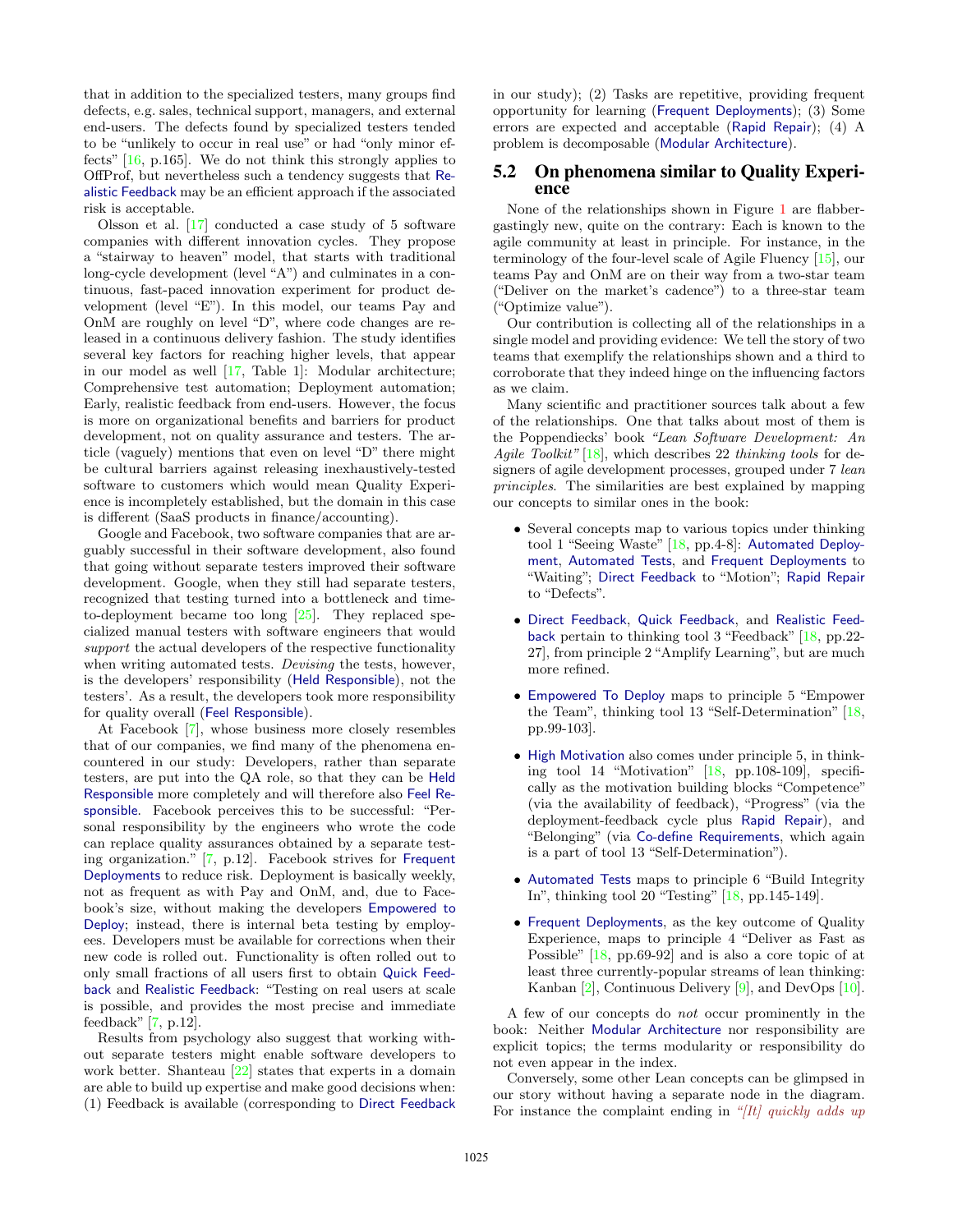to a month or two" (OffProf.PO/I1-21:20) from Section 3.8 amounts (in its original form) to a "Value Stream Map", Lean thinking tool 2 [18, pp.9-13], and it echoes the problem of cycle time discussed in thinking tool 11 "Queueing Theory" [18, pp.77-83].

# 6. CONCLUSIONS

So what are the answers to our two initial research questions? Regarding RQ1 (How is quality assured in agile teams without separate testers?), our answer could be phrased as "By creating a strong Quality Experience as defined in Section 3.1". In this work mode, the developers manage to fulfill the responsibilities of the conventional tester role by identifying aspects that are to be covered by efficient automated testing and others that are evaluated implicitly by the end-users. The risk of the latter is minimized by the developers being able to react independently and quickly in case of problems, such that the benefits of having realistic and direct end-user feedback prevail. Figure 1 summarizes the most important factors and relationships of and around Quality Experience.

The design justification, if you will, of a style of software development that enables Quality Experience can be summarized as follows:

(1) Hand-overs slow down the improvement cycle, so let us get rid of them and empower the development team to test and deploy all by themselves.

(2) An unwillingness to perform routine manual tasks will drive the team towards high degrees of test automation and deployment automation. This speeds up the iteration cycle further.

(3) With automated testing and deployment, small changes can be deployed very quickly, so we can risk to simply leave the arbitration of some aspects to the end-users instead of attempting to evaluate them in-house.

(4) The result is a strong feeling of responsibility as well as high motivation at the developers, a rapid stream of deployments, and minimal damage in case of field-failures (and hence modest risk); a highly desirable development situation.

The teams themselves emphasized point 3 as the key reason why it is appropriate for them to work without separate testers (OnM.D2/I9-17:00), (Pay.D2/I1-1:23:22).

So can you just kick out your testers and all will be well? From a management point of view, the following constraints need to be obeyed to realize Quality Experience:

(1) Teams must be assigned a holistic responsibility for a preferably vertical part of the web portal (service(s) or functional area(s)). Management may perceive some power loss. (2) To accept this responsibility, the team must have sufficient freedom to decide and control all relevant aspects of their work, from participating in the definition of requirements down to operational monitoring. In particular, technology, architecture, and operation setup must allow for rapid and frequent deployment of new software versions. If this is not already the case, management must be willing to invest.

(3) The developers need to have sufficient common ground with the users of their software in order to interpret the feedback correctly.

(4) Occasional, short-lived field defects must be perceived as acceptable. Management must not be timid.

Regarding RQ2 (advantages/disadvantages), the only

disadvantage of a Quality Experience work mode appears to be that integration testing beyond the team level becomes harder (Pay.D1/I3-69:43). Quality Experience and testers can probably be combined if the process manages to avoid frictions from hand-overs. A limitation is that the above constraints cannot always be fulfilled. If development is too closely coupled with that of other teams or if deployment takes too long, a strong Quality Experience will not occur and it may be difficult to change this. Company or team culture might also get in the way.

If, on the other hand, the constraints can be fulfilled, there appear to be only advantages: teams are highly motivated and focused, development effort goes down (less coordination overhead, higher degree of automation), and presumably even deficiency-related losses go down, because those deficiencies are repaired much more quickly in the field than before. This is why we consider Quality Experience a desirable work mode and why we consider distilling its ingredients and relationships as shown in Figure 1 a worthwhile research contribution. Note, however, that our claim is strictly bound by the limitations described in Section 4, in particular the web portal domain.

If any further evidence of desirability is needed, here is some. Despite the high effort that will be required, IS24 and team OffProf have been working for some time now to refactor their part of the core application into the Modular Architecture that will allow the team to step over into Quality Experience as well: "[A while ago,] we formed a team of three developers that work exclusively on modularizing the [ad-creation] workflows. Based on these learnings, we will attack the next areas then." (OffProf.D/E3-42).

# Acknowledgment

We thank SoundCloud and ImmobilienScout24 for allowing us in and thank all members of the three teams for talking to us.

# 7. REFERENCES

- [1] Manifesto for Agile Software Development. [http://www.agilemanifesto.org,](http://www.agilemanifesto.org) 2001.
- [2] D. J. Anderson. Kanban: Successful Evolutionary Change for Your Technology Business. Blue Hole Press, 2010.
- [3] K. Beck and C. Andres. Extreme Programming Explained: Embrace Change, Second Edition. Addison-Wesley Professional, 2004.
- [4] J. Boeg. *Priming Kanban*. InfoQ/Trifork, 2nd edition, 2012.
- [5] P. Bourque and R. E. Fairley, editors. Guide to the Software Engineering Body of Knowledge (SWEBoK V3.0). IEEE Computer Society, 2014.
- [6] L. Crispin and J. Gregory. Agile testing: A practical guide for testers and agile teams. Pearson Education, 2009.
- [7] D. Feitelson, E. Frachtenberg, and K. Beck. Development and Deployment at Facebook. IEEE Internet Computing, 17(4):8–17, 2013.
- [8] P. J. Guo, T. Zimmermann, N. Nagappan, and B. Murphy. Characterizing and predicting which bugs get fixed: An empirical study of Microsoft Windows. In Proc. 32nd ACM/IEEE Int'l. Conf. on Software